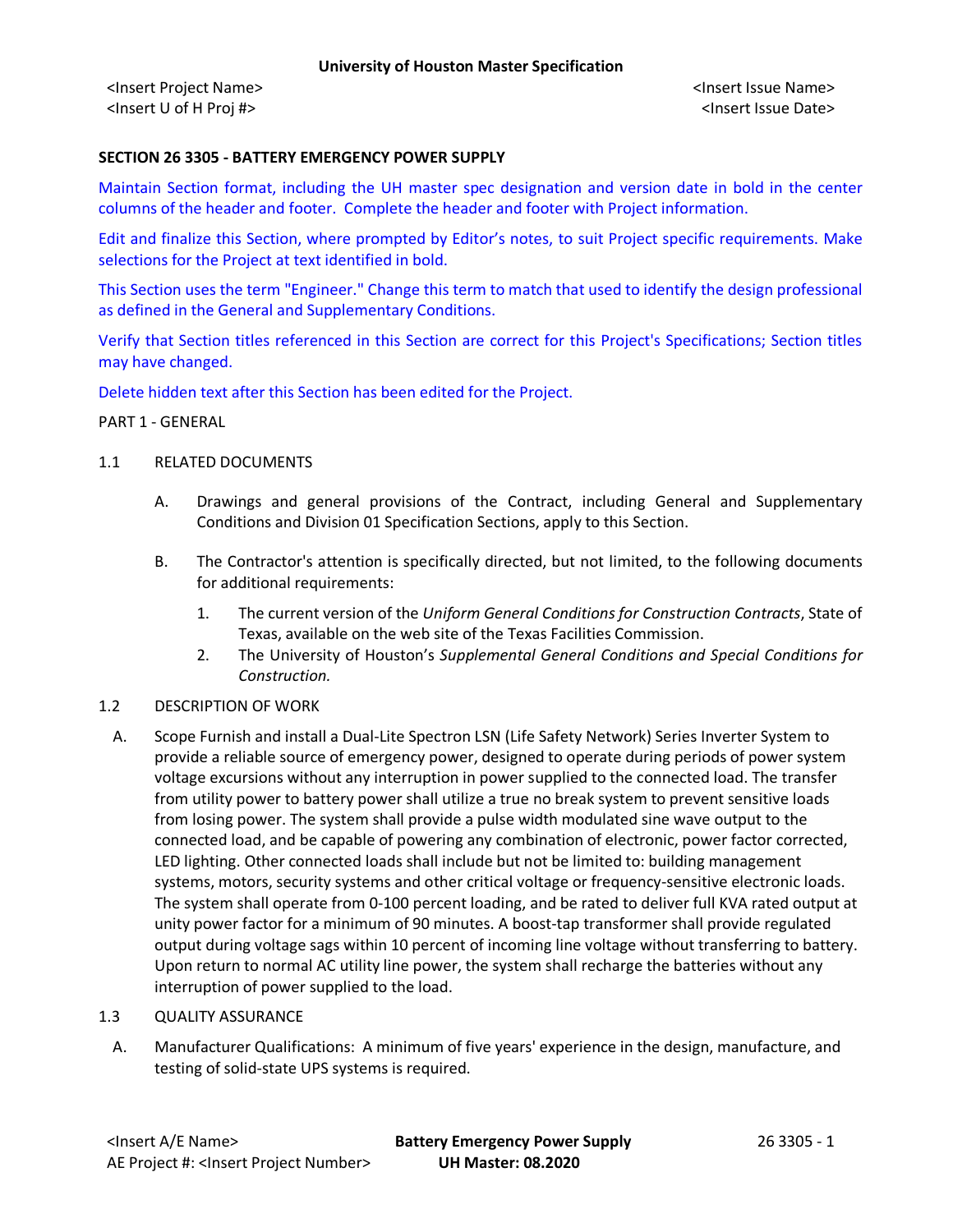<Insert Project Name> <Insert Issue Name> <Insert U of H Proj #> <Insert Issue Date>

- B. Manufacturer: The Central Inverter System specified herein shall be the Spectron LSN Series Inverter System manufactured by Dual-Lite, a Hubbell Lighting, Inc. Life Safety Products Brand or an approved equal.
- C. Factory Testing: Before shipment, the manufacturer shall fully and completely test the system to ensure compliance with the specification. These tests shall include operational discharge and recharge tests to ensure guaranteed rated performance.
- D. Codes & Standards: The battery emergency power supply shall be listed to or comply with these standards:
	- 1. UL 924 Standard for Emergency Lighting and Power Equipment, when equipped with Type S batteries and a 90-minute run time.
	- 2. UL 1778 Standard for Uninterruptible Power Supply Equipment, when equipped with Type G or Type N batteries, or run times other than 90-minutes.
	- 3. ANSI C62.41: ANSI C62.45 (Cat. A & B)
	- 4. Federal Communications Commission (FCC Part 15)
	- 5. National Electrical Code (NFPA 70)
	- 6. The Life Safety Code (NFPA 101)
	- 7. OSHA
- 1.4 WARRANTY
	- A. The system shall be guaranteed, under normal and proper use, against defects in workmanship and materials for a period of two years from the date of shipment. Batteries supplied as part of the systems shall be covered under a separate pro-rata warranty as described below.
		- 1. Sealed Lead Calcium VRLA, 10-year life expectancy (Type S) one-year full replacement warranty plus an additional nine years pro-rata.
		- 2. Sealed Lead Calcium, 20-year life expectancy (Type G) One year full replacement warranty plus an additional fourteen years pro-rata.
		- 3. Wet Cell Nickel Cadmium, 25-year life expectancy (Type N) One year full replacement warranty plus an additional fourteen years pro-rata.

# 1.5 SUBMITTALS

- A. Shop Drawing submittals shall include, but not be limited to, the following:
	- 1. Completely identified and marked catalog cuts of all associated equipment and devices, with all non-applicable items crossed out, or applicable devices clearly hi-lighted and/or identified.
	- 2. A written description of the system operation (written in this specification format), with all exceptions and/or deviations clearly hi-lighted or identified.
	- 3. Complete bill of material for all equipment.
	- 4. A dimensioned drawing showing that the proposed equipment will fit in the space allocated and within the weight limits established for the system.
	- 5. Complete control panel wiring diagrams identifying all terminals and field connections.
	- 6. Written statement indicating a 5-year warranty and service agreement as specified.
	- 7. Written battery warranty.
	- 8. Additional information as required in Section 26 0001 "Electrical General Provisions".

| <lnsert a="" e="" name=""></lnsert>                  | <b>Battery Emergency Power Supply</b> | 26 3305 - 2 |
|------------------------------------------------------|---------------------------------------|-------------|
| AE Project #: <lnsert number="" project=""></lnsert> | <b>UH Master: 08.2020</b>             |             |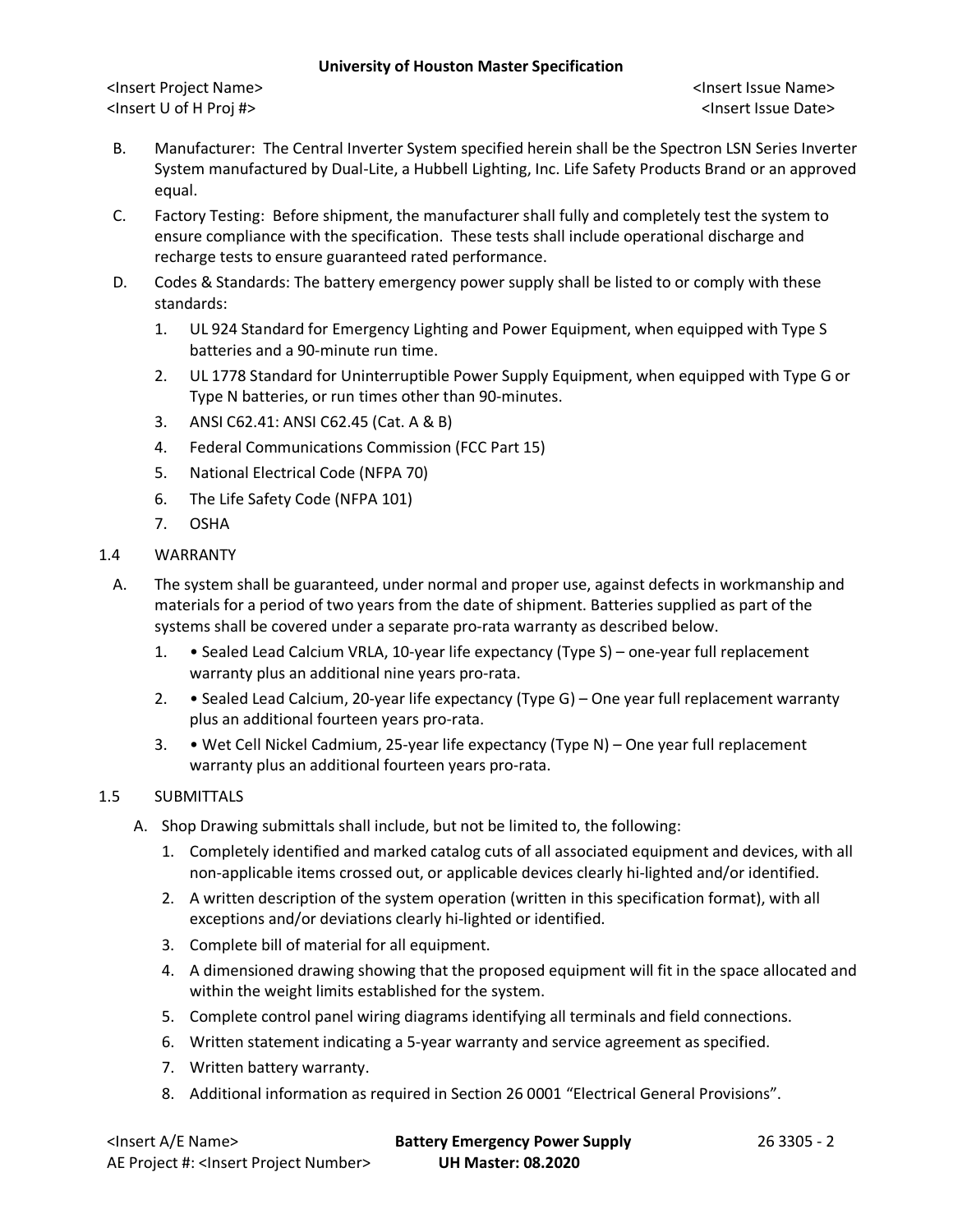### 1.6 PRODUCT DELIVERY, STORAGE, AND HANDLING

- A. Deliver the emergency power system in factory-fabricated water resistant wrapping, and mounted on shipping skids.
- B. Store the emergency power system in a clean, dry conditioned space. Maintain factory wrapping until installation and then provide an additional heavy canvas or heavy plastic cover to protect units from dirt, water, construction debris, and traffic.
- C. Handle the emergency power system carefully to avoid damage to material components, enclosure and finish. The UPS shall be provided with adequate lifting means.

### PART 2 - PRODUCTS

- 2.1 EMERGENCY POWER SYSTEM
	- A. Category and Type: Furnish and install a self-contained Battery/Inverter Emergency Power System that shall supply a minimum of **[\_\_\_\_ KVA]** and **[\_\_\_\_ KW]** @ unity power factor, for a period of 1.5 hours upon interruption, brownout, or failure of the monitored AC utility line.
	- B. Operation: System operation shall be fully automatic and include a linear transformer with boost tap and surge protection. In emergency mode, true "no break" Pulse Width Modulated (PWM) power shall be supplied to the load at all times. The charging system will maintain the batteries at full capacity at all times. Three on-board microprocessors will continuously monitor charger settings and the system's overall readiness. Diagnostic circuitry shall include a multi-rate, software-controlled charger, continuous monitoring of 265 operating parameters, and programmable system testing capabilities. Thirty individual alarms and nine system logs shall be provided. All alarms and logs shall be automatically recorded and readily displayed via the User Interface Display (UID). The system shall also include one RS232/485 serial port and a TCP/IP Ethernet connection for remote communications. Spectron® Automatic overload and short circuit protection in normal and emergency mode shall consist of 150 percent momentary surge capability, 120 percent overload for 5 minutes, and 110 percent overload for 10 minutes. Protection shall also include a low battery voltage disconnect, AC input circuit breaker, a DC input breaker, and an AC output fuse. A digitally generated sinusoidal output waveform (PWM) with less than 5 percent total harmonic distortion at rated linear load shall be provided to the connected load. A boost tap transfer protection circuit shall maintain the desired output voltage during low voltage sag "brownout" conditions without continuously switching to batteries, thereby preserving battery capacity.
	- C. Input Voltage: Available input voltage selection shall include 120, 208, 240, 277, and 347 volts, +10 percent to -15 percent, single phase, with a frequency of 60Hz. The AIC rating shall be 42,000 RMS symmetrical amperes.
	- D. Output Voltage: Available output voltage shall include 120, 208, 277, 120/240, 120/277, 120/208, 347, 120/347 volts, +/- 5 percent, single phase sine wave, with a frequency of 60Hz + 0.05Hz. The output frequency, when on utility power, shall be as supplied by the utility.
	- E. System Diagnostics: The user interface display (UID) shall include an array of 5 LED's, a 2-line, 40 character LCD display, and a keypad for system input. The UID shall be menu-driven and display individual system parameters using a numbered code (Hot Key). The LED array shall indicate, by color code, the following status modes: AC output presence (green), system ready (green), battery charging (red), inverter "ON" (amber), and alarm functions (red). To ensure only authorized personnel have system access, a multi-level password shall be required to change all functions and operating parameters.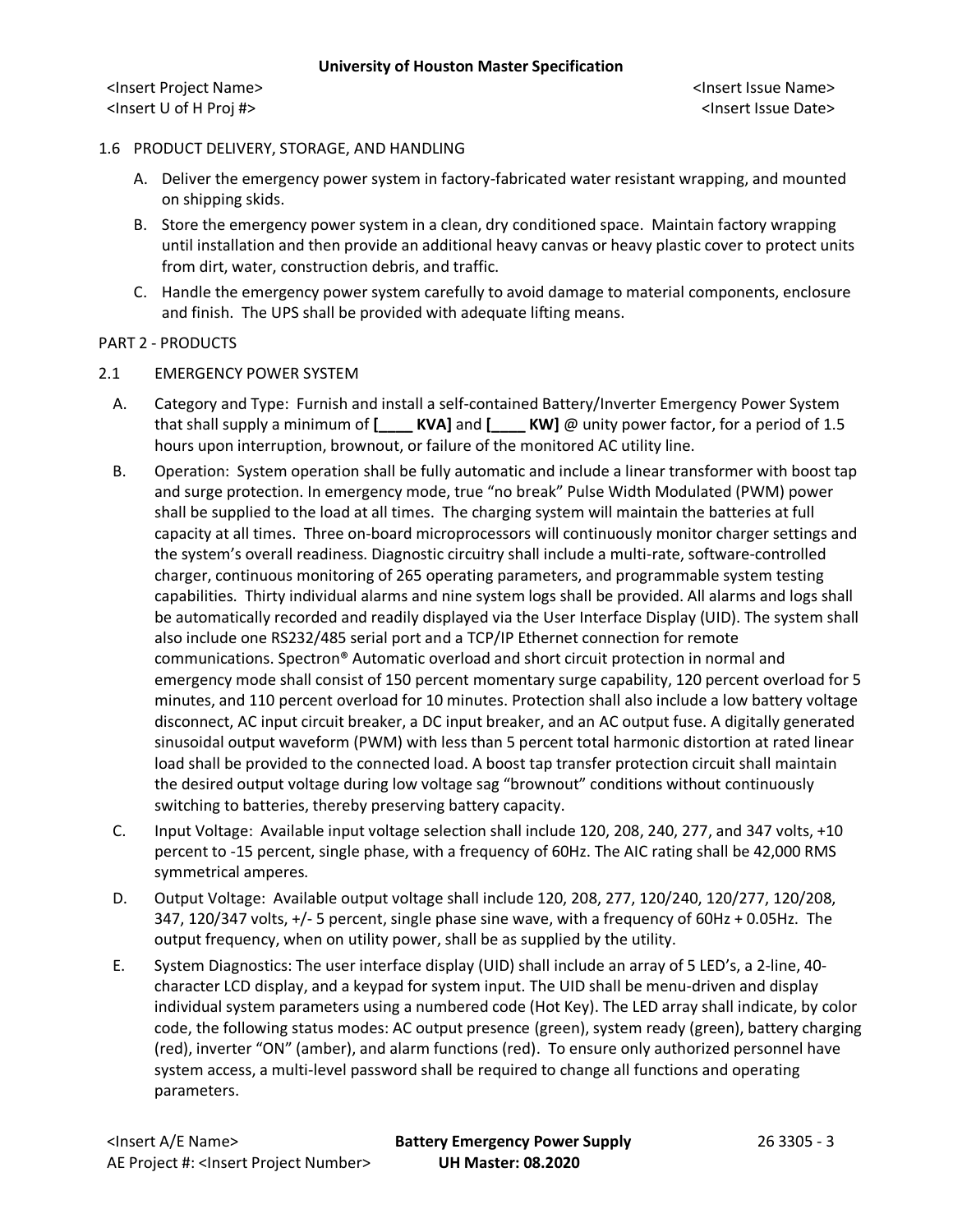- 1. A continuous scrolling display of the following metered functions shall be provided:
	- a. AC input voltage
	- b. AC output voltage
	- c. AC output amps
	- d. Battery voltage
	- e. Battery charging amps
	- f. Battery discharge amps
	- g. Output volt-amps (VA)
	- h. Output power (watts)
	- i. Power factor
	- j. Percent loading
	- k. Input frequency
	- l. Output frequency
	- m. Ambient temperature
	- n. Battery temperature
	- o. Last inverter run time
	- p. Total inverter run time
	- q. System run time
	- r. Date
	- s. Time
- F. Alarms: Thirty audible and visual alarms shall be provided, with automatic logging of the twenty-five most recent events. An alarm acknowledgement feature shall be provided, which will allow the user to silence only the current audible alarm without silencing other alarms or clearing the alarm condition until the fault has been addressed.
	- 1. An alarm shall be sounded if any of the following operating conditions occur:
		- a. Low battery voltage
		- b. Near low battery voltage
		- c. High battery voltage
		- d. High AC input voltage
		- e. High AC output voltage
		- f. Low AC output voltage
		- g. Output overload (VA)
		- h. Low remaining run time
		- i. High ambient temperature
		- j. High heat sink temperature
		- k. System test failure
		- l. High battery temperature
		- m. Temperature probe failure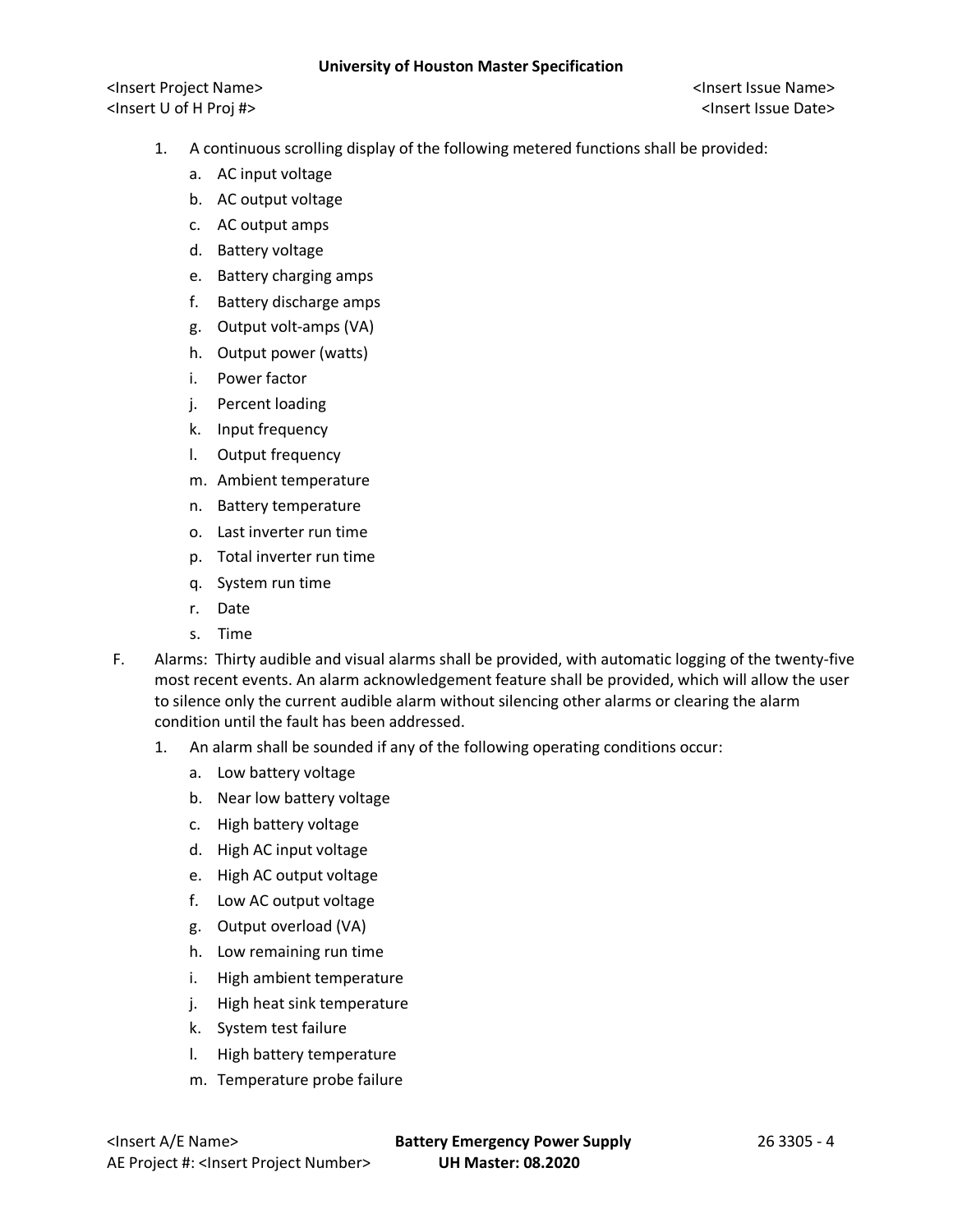<Insert Project Name> <Insert Issue Name> <Insert U of H Proj #> <Insert Issue Date>

- n. High transformer temperature
- o. Tripped circuit breaker
- 2.2 MANUAL AND AUTOMATIC TESTING
	- A. System Diagnostic Testing: Manual and automatic test modes shall be provided.
		- 1. Manual user-initiated system test at any time
		- 2. Automatic weekly, monthly and annual self-diagnostic tests
		- 3. Automatic recording of the last twenty events in a Test Results log
- 2.3 BATTERY CHARGER
	- A. Type: A three-step float charger shall be software controlled and temperatures compensated, and charge the batteries continuously while in normal "standby" condition (non-emergency mode).
	- B. Operation: Following a power failure, the constant current charger mode shall be initiated until battery voltage reaches the equalize stage. Equalize stage shall be maintained until the charging current drops to .5 amps, or 0.3 percent of the battery amp/hour rating. Battery voltage shall then enter the float stage.

### 2.4 BATTERIES

- A. Batteries: The following battery types shall be available:
	- 1. Sealed Lead Calcium, VRLA (Type S): Maintenance Free Construction: Standard battery supplied, unless otherwise specified. Requires no addition of water over its useful life. The case and cover shall be constructed of polypropylene, contain a UL recognized low-pressure safety release vent, and be non-gassing in normal use. Life expectancy is 10-years at 77°F (25°C) ambient temperature.
	- 2. Sealed Lead Calcium VRLA (Type G): Maintenance Free Construction: An optional long-life battery. Requires no addition of water over its useful. Life expectancy is 20-years at 77°F (25°C) ambient temperature.
	- 3. Wet Cell Nickel Cadmium (Type N): Wet cell construction: An optional long-life battery. Requires maintenance inspection and the addition of water to the cells when required. Pocket plate construction with a translucent case. Life expectancy is 25-years at 77°F (25°C) ambient temperature.
- B. Battery Capacity: Batteries shall be designed to provide a minimum 1.5 hours rated output voltage to the connected load in emergency mode without dropping below 87.5 percent of nominal battery voltage, to comply with UL Listing to Standard 924 (Emergency Lighting),
- C. Battery Enclosure: The batteries shall be enclosed in an enclosure that permits easy maintenance without requiring removal.

### 2.5 SYSTEM OPTIONS

- A. Options: The following optional factory-installed equipment shall be provided.
	- 1. Normally-On Output Circuit Breaker Options:
		- a. Monitored (recommended) \_\_\_\_\_\_Voltage \_\_\_\_ Amp Rating (20 amp is standard)
		- b. Unmonitored \_\_\_\_\_\_Voltage \_\_\_\_ Amp Rating (20 amp is standard)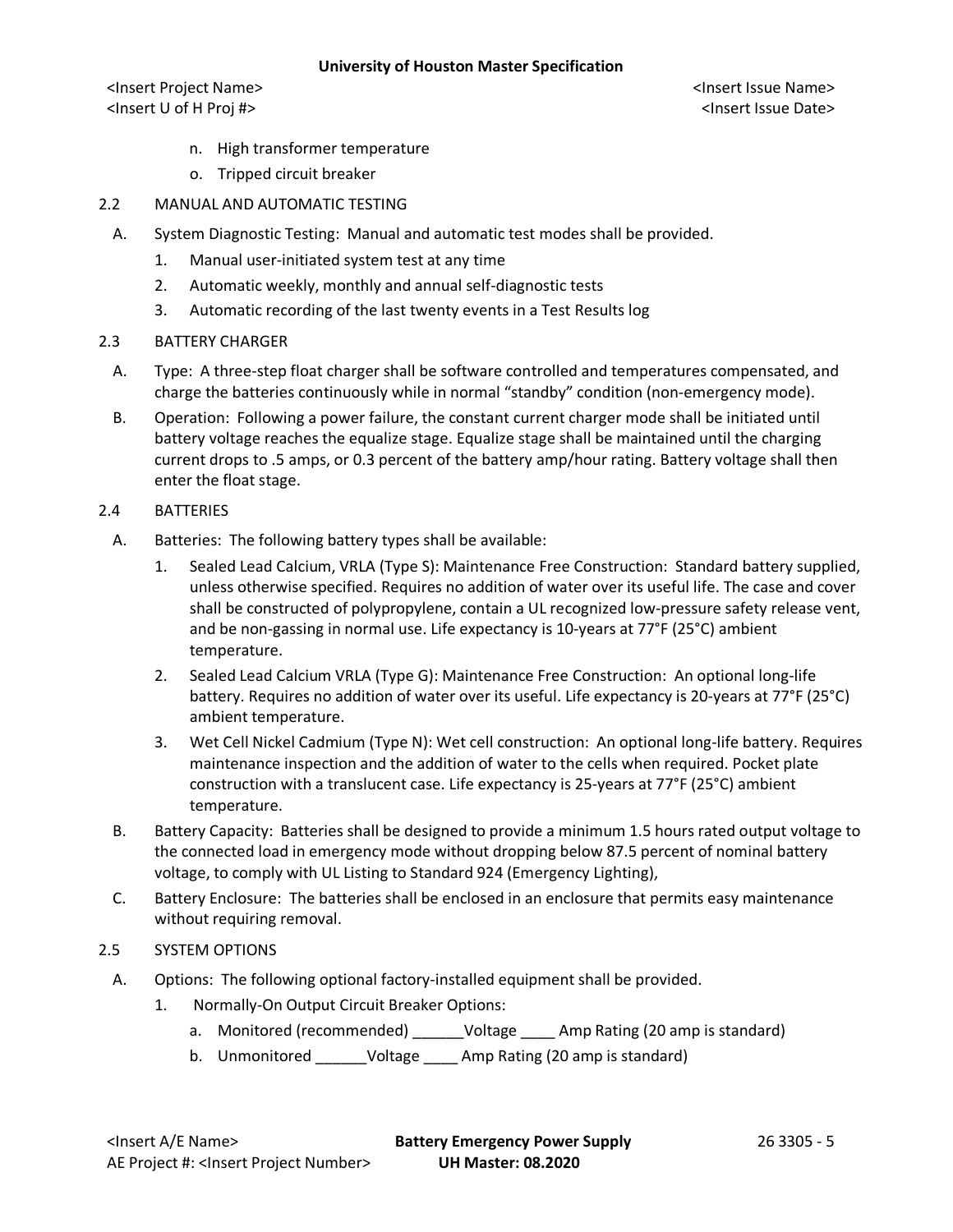- c. A maximum of fourteen monitored positions (twenty positions without alarms unmonitored) are available for all models. Single pole 120V and 277V breakers occupy one position each, while double pole 240V breakers occupy two positions (7 monitored, 10 unmonitored) each. When specifying circuit breaker options, decrease the available number of output breakers by the proper number of positions chosen.
- 2. Normally-Off Output Breaker Options:
	- a. Monitored (recommended) \_\_\_\_\_\_Voltage \_\_\_\_ Amp Rating (20 amp maximum)
	- b. Unmonitored \_\_\_\_\_\_Voltage \_\_\_\_ Amp Rating (20 amp maximum)
	- c. Used when the lighting fixtures are to be energized only during a power outage. The normally-off circuit breakers are user programmable for a delay of up to 999 seconds. A maximum of eight positions are available for all models. Single pole 120V and 277V breakers occupy one position each, while double pole 208V or 240V breakers occupy two positions each. When specifying circuit breakers, decrease the available number of output breakers by the proper number of positions chosen.
- 3. Alternate Run time (AR):
	- a. UL Listed to Standard 1778 (Uninterruptible Power Supply Equipment)
	- b. Up to four-hour run time is available. Example: AR240.
	- **c. [Note: The National Electrical Code (NEC) requires a minimum of 90-minute run times for emergency lighting installation requirements].**
- 4. Short Battery Cabinet (SBC): For applications where headroom is limited, the Short Battery Cabinet (SBC) can be used to reduce the overall installation by 15 inches. Available with 1.0, 2.0, 2.7, 3.7, 5.5 and 6.6 KVA systems with Type S batteries only. Consult factory for additional details
- 5. Cat 60: Cabinet Locks: (CL60): Universal cabinet locks for all electronic and battery cabinets
- 6. Computer Port: System shall include a RS232/485 serial communications port and a TCP/IP Ethernet port for authorized access to view electrical parameters, system status, system set point programming and test/ alarm logs.
- 7. Remote Status Panel (RSP): Provides remote system annunciation of inverter and alarm status. Operates up to 1,000 feet away. The following color-coded indicators are provided:
	- a. Alarm LED (Red)
	- b. Audible Alarm
	- c. Charging LED (Red)
	- d. Emergency Power LED (Yellow)
	- e. Ready LED (Green)
	- f. A/C On LED (Green)
- 8. System Monitoring Terminals (SMT): Provides two PC-board mounted terminal blocks to allow customer access to RSP (Remote Status Panel) outputs, Inverter and Alarm active relays. These low power contacts (commonly referred to as "dry contacts") can be set for a time delay of up to 999 seconds. They incorporate normally-open and normally-closed contacts. Access to +12 Volts DC, DC ground and two normally-off relay driver signals are also provided.
- 9. Charger Upgrades (C10 or C20): For enhanced battery recharge time: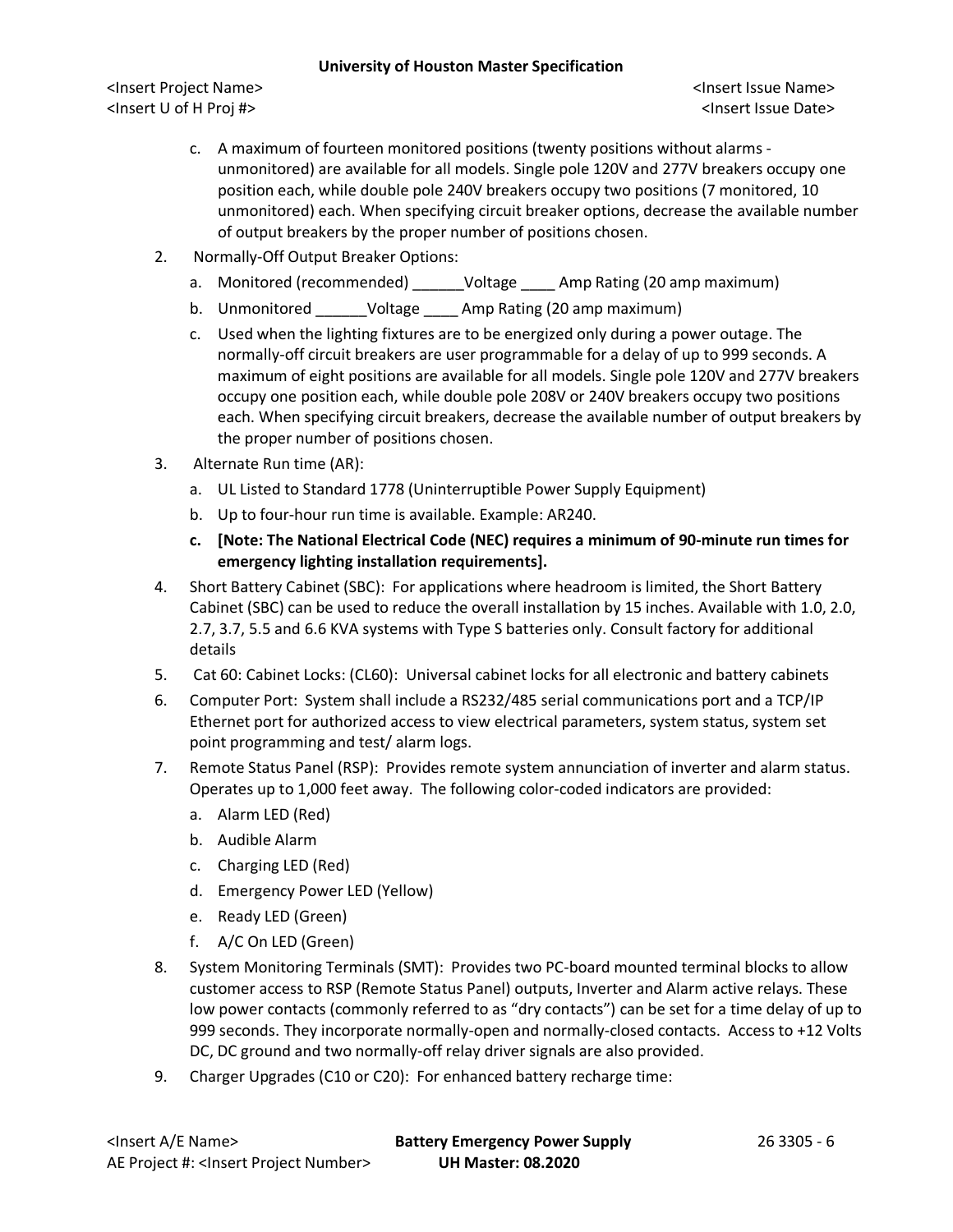<Insert Project Name> <Insert Issue Name> <Insert U of H Proj #> <Insert Issue Date>

- a. C10 10 Amp charger upgrade. Available on 1.0kVA 4.8kVA Series
- b. C20 20 Amp charger upgrade. Available on 5.5kVA 17.5kVA Series

o Not available with 120V input on 6.6kVA and above.

o Not available with 208V input on 12.5kVA and above.

o Not available with 240V AC input on 15kVA and above.

- 10. Internal Maintenance Bypass Switch: (IBS): A factory-installed, internally-mounted threeposition "make before break" switch. Compatible with all input/output combinations and any combination or quantity of output circuit breakers. Allows connecting the utility power supply to the load without placing the inverter in emergency mode.
- 11. Extended Training: (ATV): If user personnel are not available for training during the factory start-up procedure, a Dual-Lite technician shall be scheduled for a later visit at additional cost.

# 2.6 SYSTEM ACCESSORIES

- A. Accessories: The following accessories shall be provided:
	- 1. External Maintenance Bypass Switch (MBB or BBM): The external maintenance bypass switch allows power to be removed from the inverter system and remain connected to the load. This allows the inverter system to be completely removed, replaced or repaired without interruption to the load. The switch is supplied in a wall mounted, NEMA 1 enclosure. Available in Make-Before-Break (MBB) or Break-Before-Make (BBM) configuration. Not for use with systems having more than one single-pole output circuit breaker, or systems with different input and output voltages.

### 2.7 MAINTENANCE, SERVICE AND ENHANCED WARRANTY PLANS

- A. Field Services: The following field services shall be provided to assure initial and long term viability of the system.
	- 1. Factory Start-Up (FS): Factory Start-Up shall be supplied as an inverter system standard at no additional cost. The Factory Start-Up process shall verify correct installation and operation of the inverter system. Trained, factory-authorized technicians shall administer an on-site, point-bypoint check of the system to include:
		- a. Internal electrical connections AC input and Battery connections
		- b. System operating voltages System operating parameters
		- c. Initial system "power-up Battery discharge test
		- d. Correction of existing deficiencies Final testing, calibration and recording
		- e. Training of available operating personnel
		- f. Battery load test
	- 2. Monitoring Program (MP): The unique, optional Monitoring Program shall provide for the continuous monitoring of the inverter system by the Factory Technical Support Group. All weekly, monthly and annual system tests shall be reviewed and analyzed for early warning signs of system malfunction. Any failures shall be automatically relayed to the service department where corrective action can be recommended to the owner/operator. For activation, a user supplied dedicated analog phone line must be available.

# 2.8 PREVENTIVE MAINTENANCE PLAN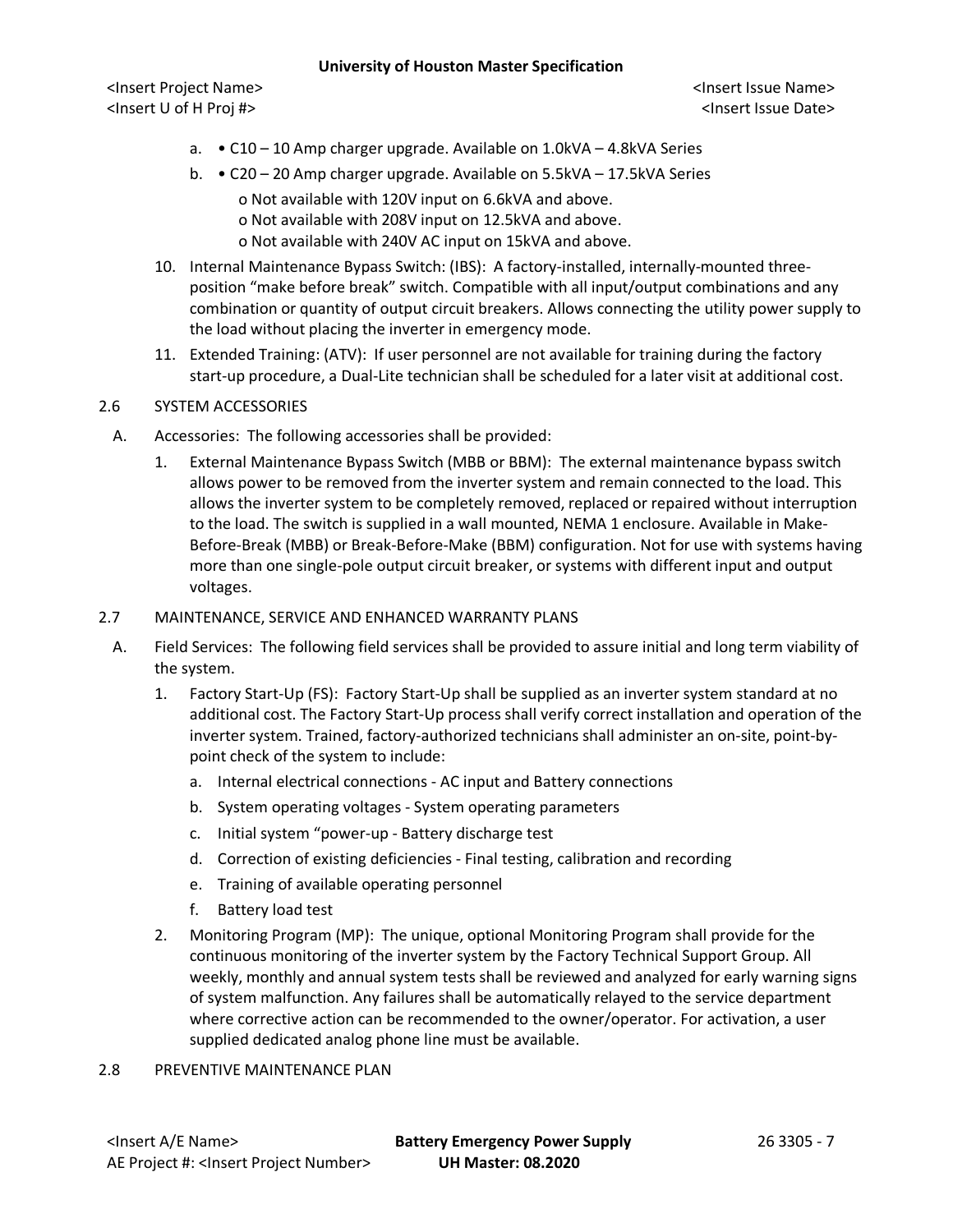<Insert Project Name> <Insert Issue Name> <Insert U of H Proj #> <Insert Issue Date>

- A. Preventive Maintenance Plan: Provide optional warranty system coverage beyond the standard twoyear factory warranty. PMP warranty service excludes the batteries, which are covered under a separate warranty plan.
	- 1. PMP-A1: Additional 1-year warranty and 1-year service coverage, weekdays, Monday- Friday, 8AM to 5PM EST.
	- 2. PMP-A2: Additional 2-year warranty and 2-year service coverage, weekdays, Monday-Friday, 8AM to 5PM EST.
	- 3. PMP-A3: Additional 3-year warranty and 3-year service coverage, weekdays, Monday- Friday, 8AM to 5PM EST.
	- 4. PMP-B1: Additional 1-year warranty and 1-year service coverage, 24 hours/day, 7 days/week, no holidays.
	- 5. PMP-B2: Additional 2-year warranty and 2-year service coverage, 24 hours/day, 7 days/week, no holidays.
	- 6. PMP-B3: Additional 3-year warranty and 3-year service coverage, 24 hours/day, 7 days/week, no holidays.
	- 7. PMP-C1: Additional 1-year warranty and 1-year service coverage, 24 hours/day, 7 days/week, including holidays.
	- 8. PMP-C2: Additional 2-year warranty and 2-year service coverage, 24 hours/day, 7 days/week, including holidays.
	- 9. PMP-C3: Additional 3-year warranty and 3-year service coverage, 24 hours/day, 7 days/week, including holidays.

# 2.9 SYSTEM CABINET

A. General: The system shall be contained in a code gauge, steel NEMA 1 enclosure, finished in a scratch resistant, powder coat finish, with a key lock, conduit knockouts at the top and sides, and front opening doors with air filters. Enclosures shall be designed to allow stacking to minimize the overall system's footprint. The system shall include a plenum to expel heated air from inside the unit. All components shall be front accessible and incorporate a modular design and a quick disconnect means to facilitate servicing.

# PART 3 - EXECUTION

# 3.1 INSTALLATION OF UPS SYSTEM

- A. General: Install the emergency power system where shown, in accordance with the manufacturer's written instructions and recognized industry practices to ensure that the conditioners comply with the requirements and serve the intended purposes. The Contractors shall install all equipment per the manufacturer's recommendations.
- B. Standards: Comply with the requirements of NEMA and NEC standards and applicable portions of NECA's "Standard of Installation", for installation of UPS. The emergency power system shall be installed in accordance with all appropriate manufacturers' instructions and in compliance with all appropriate codes.
- C. Tightness: Torque terminals and tighten mechanical fasteners.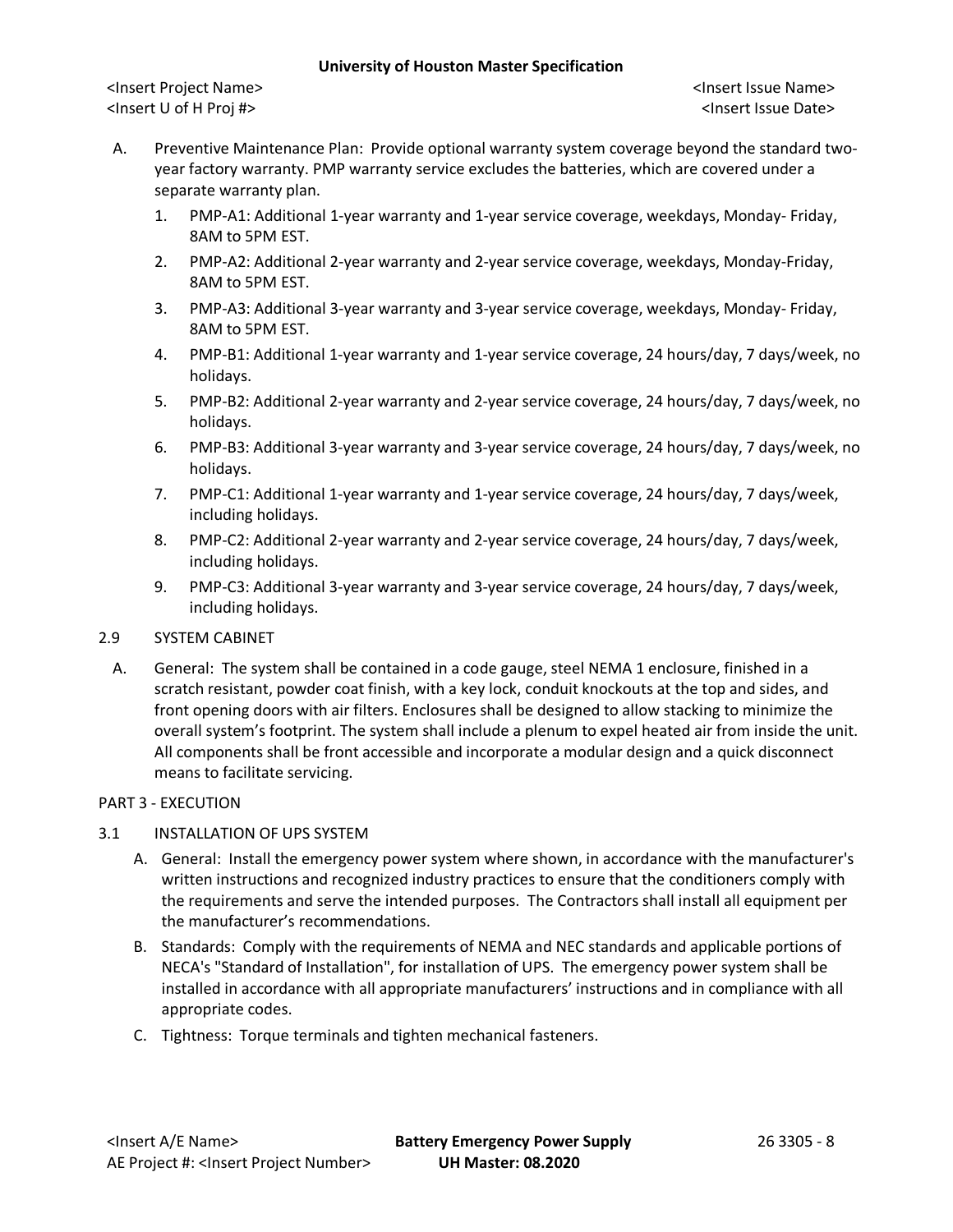- D. System and Related Equipment Mounting: The emergency power system shall be installed on a reinforced concrete housekeeping pad. Refer to Section 26 05 01, "Electrical Basic Materials and Methods" for additional requirements.
- E. Adjustment: Adjust operating mechanisms for free mechanical movement.
- F. Finish: Touch-up scratched or marred surfaces to match original finish.
- 3.2 WIRING
	- A. Input and output conductors shall be enclosed in separate conduits.
	- B. All load side wiring shall be sized as required for voltage drop conditions to assure proper operation of connected loads.
- 3.3 SYSTEM OPERATION
	- A. The system shall allow connection of both "normally on" and "normally off" (optional) loads. Connected loads shall receive utility power during normal operation, and "no break" system inverter power during utility interruptions.
- 3.4 CONNECTED LOADS
- A. In emergency mode, the inverter system shall supply true digitally-generated AC sinusoidal output. Refer to plans for type and location of loads served by the system.
- 3.5 FIELD QUALITY CONTROL
	- A. The following inspections and test procedures shall be performed by factory-trained field service personnel during the emergency power system start-up.
		- 1. Visual Inspection
			- a. Inspect equipment for signs of damage
			- b. Verify installation per drawings
			- c. Inspect cabinets for foreign objects
			- d. Verify neutral and ground conductors are properly sized and configured
			- e. Inspect all cell cases
			- f. Inspect each cell for proper polarity
			- g. Verify all printed circuit boards are configured properly
		- 2. Mechanical Inspection
			- a. Check all control wiring connections for tightness
			- b. Check all power wiring connections for tightness
			- c. Check all terminal screws, nuts, and/or spade lugs for tightness
		- 3. Electrical Inspection
			- a. Check all fuses for continuity
			- b. Confirm input and bypass voltage and phase rotation is correct
			- c. Verify control transformer connections are correct for voltages being used
			- d. Assure connection and voltage of the battery string(s)
	- B. Provide the services of a qualified factory-trained manufacturer's representative to assist the Contractor in installation and start-up of the equipment specified under this section for a period of 3 working days. The manufacturer's representative shall provide technical direction and assistance to the contractor in general assembly of the equipment, connections and adjustments, and testing of the assembly and components contained therein.
	- C. The Contractor shall provide three (3) copies of the manufacturer's field start-up report.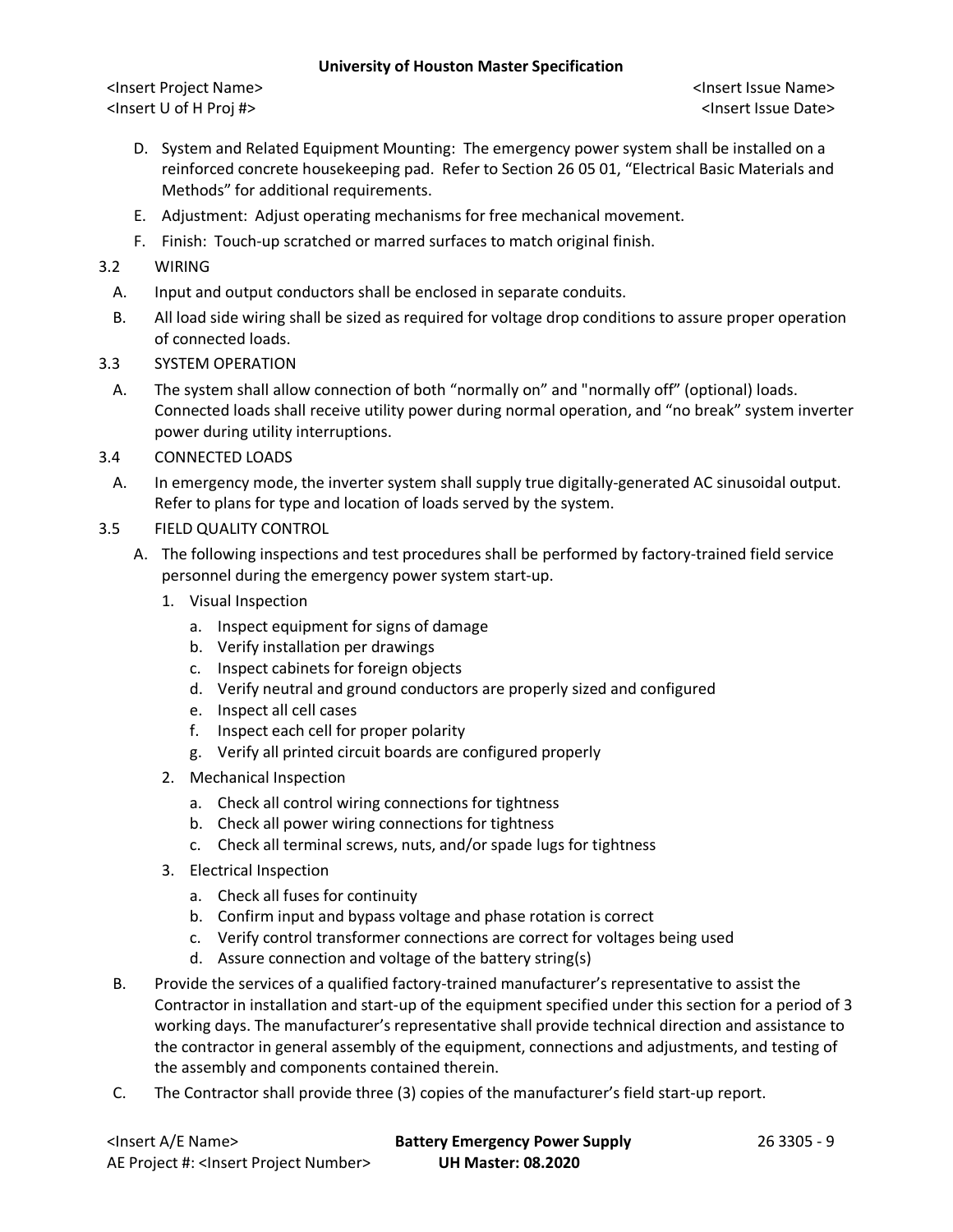- 3.6 UNIT START-UP
	- A. Energize control power
	- B. Perform control/logic checks and adjust to meet specification
	- C. Verify DC float and equalize voltage levels
	- D. Verify DC voltage clamp and overvoltage shutdown levels
	- E. Verify battery discharge, low battery warning and low battery shutdown levels
	- F. Verify fuse monitor alarms and system shutdown
	- G. Verify inverter voltages and regulation circuits
	- H. Verify inverter/bypass sync circuits and set overlap time
	- I. Perform manual transfers and returns
	- J. Simulate utility outage and verify system functionality
	- K. Verify proper recharge
- 3.7 MANUFACTURER'S FIELD SERVICE
	- A. Service Personnel
		- 1. The emergency power system manufacturer shall directly employ a nationwide service organization, consisting of factory trained field service personnel dedicated to the start-up and maintenance of UPS and power equipment.
		- 2. The manufacturer shall provide a national dispatch center to coordinate field service personnel schedules. One toll-free number shall reach a qualified support person 24 hours/day, 7 days/week, 365 days/year. If emergency service is required, telephone response time shall be 20 minutes or less and on-site response time shall be four hours or less.
		- 3. Two local customer engineers shall be assigned to the site with a regional office as a backup. Daily automated reports shall be supplied to the regional office to document failed equipment. Automatic escalation procedures shall notify the national support manager if a site is not functioning within 24 hours.
	- B. Replacement Parts Stocking
		- 1. Parts shall be available through an extensive network to ensure around-the-clock parts availability throughout the country.
		- 2. Recommended spare parts shall be fully stocked by local field service personnel with back-up available from national parts center and the manufacturing location. The national parts center Customer Support Parts Coordinators shall be on-call 24 hours a day, 7 days a week, 365 days a year for immediate parts availability. Parts from the national parts center shall be shipped within 4 hours on the next available flight out and delivered to the customer's site within 24 hours.
- 3.8 EMERGENCY POWER SYSTEM MAINTENANCE TRAINING
	- A. Maintenance training courses for customer employees shall be available by the emergency power system manufacturer. This training is in addition to the basic operator training conducted as a part of the system start-up.
	- B. The training course shall cover emergency power system theory, location of subassemblies, safety, battery considerations and UPS operational procedures. The course shall include AC-to-DC conversion and DC-to-AC inversion techniques as well as control, metering, and feedback circuits to